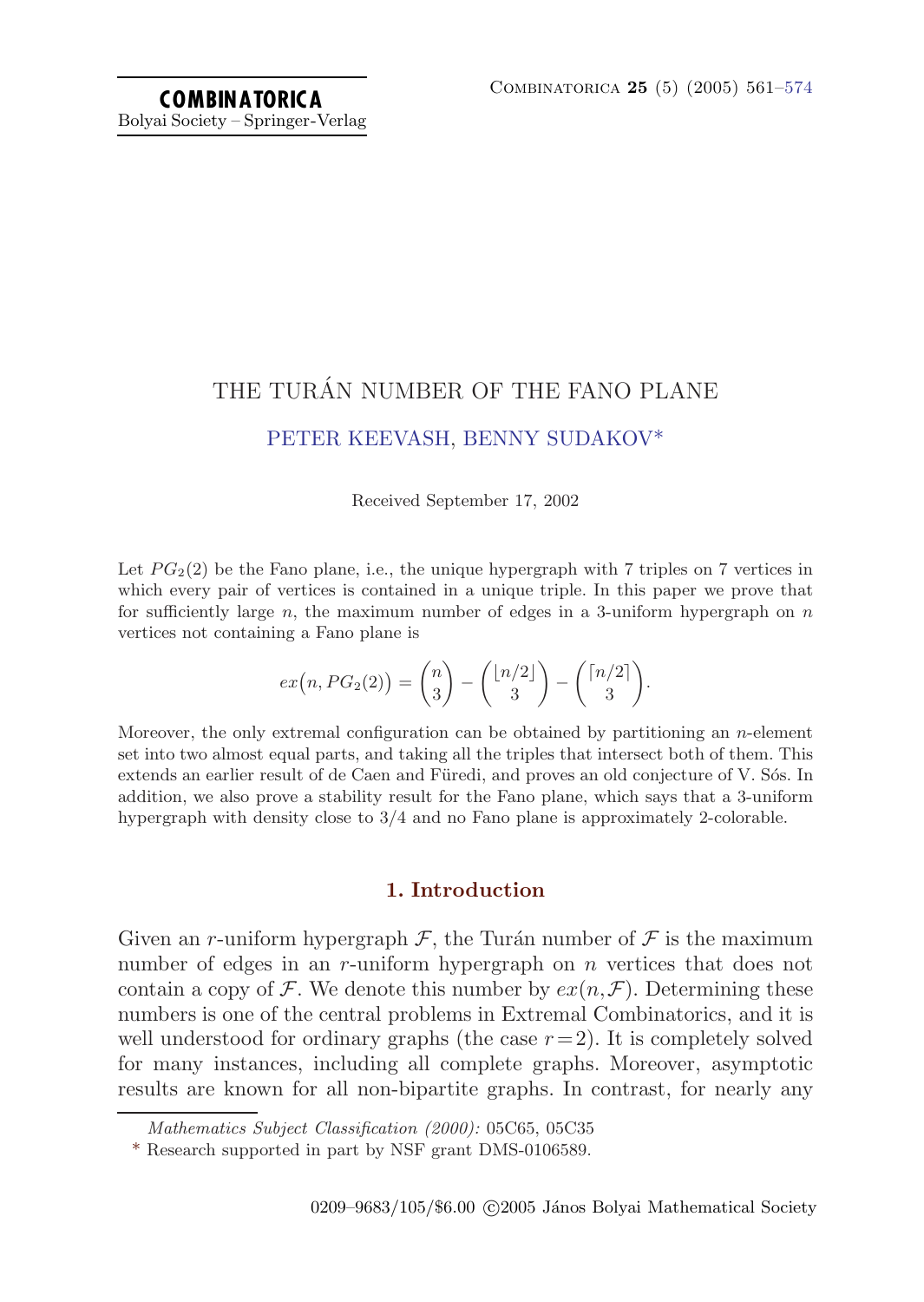<span id="page-1-0"></span>

r-uniform hypergraph  $\mathcal F$  with  $r > 2$ , the problem of finding the numbers  $ex(n,\mathcal{F})$  is notoriously difficult. Exact results on hypergraph Turán numbers are very rare (see, e.g., the excellent survey of Füredi  $[4]$  $[4]$  $[4]$ ). In this paper we obtain such a result which determines the Turán number of the Fano plane.

The Fano plane (see figure 1) is the projective plane over the field with 2 elements. It has 7 vertices, which can be identified with the non-zero vectors of length 3. It has 7 edges, corresponding to the lines of the plane. A triple xyz is an edge if  $x + y = z$ . A hypergraph is 2-colorable if its vertices can be labeled as red or blue so that no edge is monochromatic. It is easy to check that the Fano plane is not 2-colorable, and therefore any 2-colorable hypergraph cannot contain the Fano plane. Partition an  $n$ -element set into two almost equal parts, and take all the triples that intersect both of them. This is clearly the largest 2-colorable 3-uniform hypergraph on *n* vertices. In 1976 V. Sos [\[10\]](#page-13-0) conjectured that this construction gives the exact value of  $ex(n, PG_2(2))$ . We will prove the following theorem, which confirms this conjecture.

**Theorem 1.1.** *Let* H *be a* 3*-uniform hypergraph on* n *vertices that does not contain a copy of the Fano plane and let* n *be sufficiently large. Then the number of edges in* H *is at most*

$$
e(H) \le \binom{n}{3} - \binom{\lfloor n/2 \rfloor}{3} - \binom{\lceil n/2 \rceil}{3},
$$

*with equality only when* H *is obtained by partitioning an* n*-element set into two almost equal parts, and taking all the triples that intersect both of them.*

The asymptotics of hypergraph Turán numbers are poorly understood. It is not hard to show that the limit  $\pi(F) = \lim_{n \to \infty} e\overline{x(n, F)} / {n \choose r}$  exists. It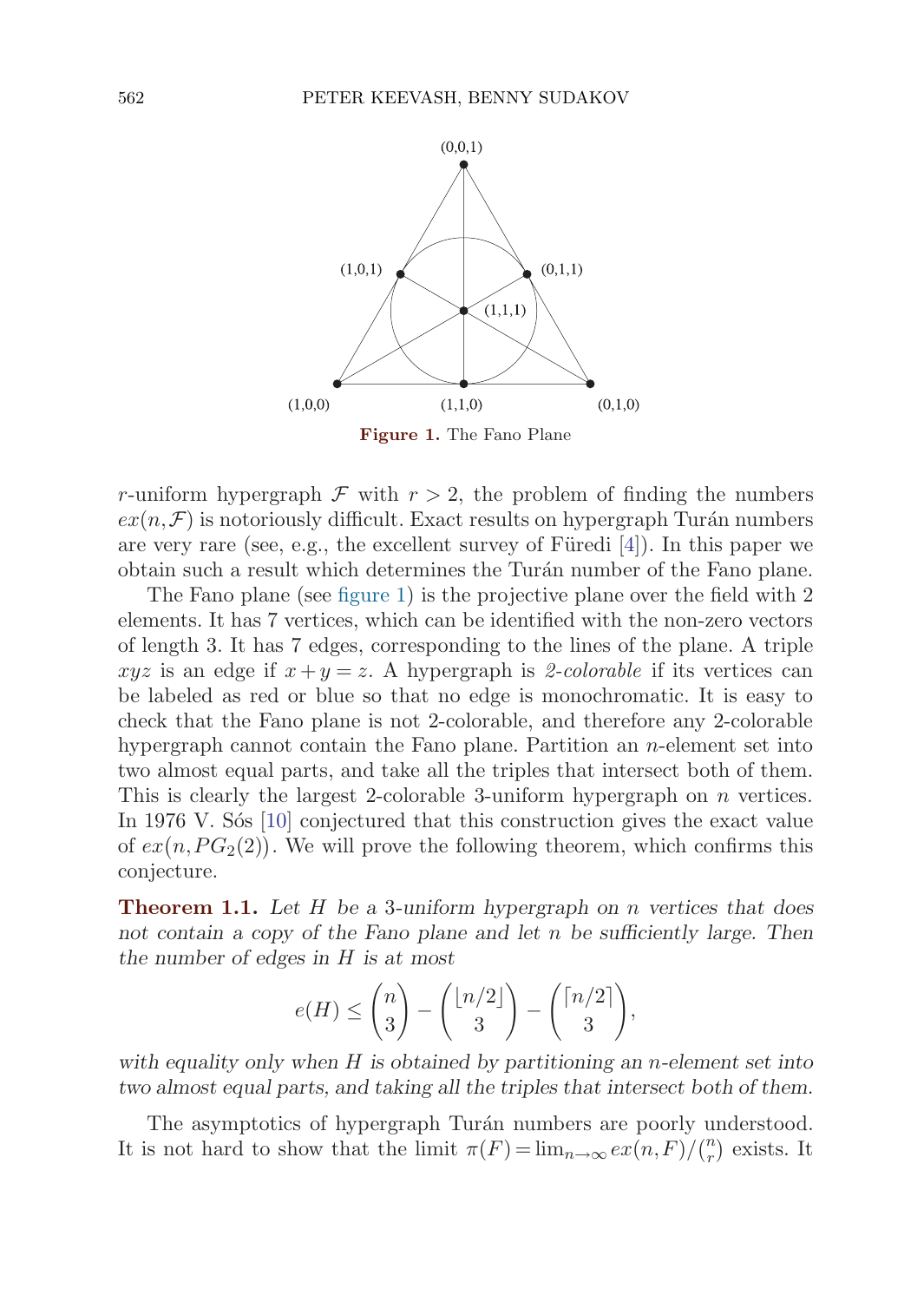<span id="page-2-0"></span>is usually called the Turán density. Until very recently, even the question of finding the Turán density of the Fano plane was open. Thus it was a significant breakthrough, when de Caen and Füredi  $[2]$  $[2]$  determined that the Turán density of the Fano plane is  $3/4$ .

Our methods build on those of de Caen and Füredi in a manner that we hope may provide a general framework for proving exact results for Turán numbers, once the density result is known. The idea is to use the density result to prove an approximate structure theorem for hypergraphs with density close to the maximum possible, and then to find the exact structure that has maximum size among the approximate structures.

To be more concrete, we will describe an analogous situation for ordinary graphs. Let  $T_r(n)$  be the complete r-partite graph on n vertices with parts as equal as possible. It is usually called the Turán graph and we write  $t_r(n)$ for the number of edges in  $T_r(n)$ . Turán's theorem states that any  $K_{r+1}$ free graph on *n* vertices can contain at most  $t_r(n)$  edges, and equality only occurs for  $T_r(n)$ . Furthermore, we know the structure of  $K_{r+1}$ -free graphs with nearly  $t_r(n)$  edges. This so-called *stability* theorem was proved by Si-monovits [\[9\]](#page-13-0). It states that for all  $\epsilon > 0$  there is  $\delta > 0$  such that if G is a  $K_{r+1}$ -free graph with at least  $(1-\delta)t_r(n)$  edges then there is a partition of the vertices of G as  $V_1 \cup \cdots \cup V_r$  with  $\sum_i e(V_i) < \epsilon n^2$ .

The key to our proof of [Theorem 1.1](#page-1-0) is the following stability result for the Fano plane, which roughly speaking says that a 3-uniform hypergraph with density close to 3/4 and no Fano plane is approximately 2-colorable.

**Theorem 1.2.** For all  $\epsilon > 0$  there is  $\delta > 0$  such that such that if H is a 3-uniform hypergraph with  $(1-\delta)\frac{3}{4}\binom{n}{3}$  edges and no Fano plane then we can *partition*  $V(H) = A \cup B$  *so that*  $e(A) + e(B) < \epsilon n^3$ .

An analogous stability result for  $\mathcal{D}_3 = \{123, 124, 345\}$ , was recently ob-tained by Keevash and Mubayi [[7](#page-13-0)]. The Turán number of  $\mathcal{D}_3$  had been previously determined by Frankl and Füredi [[5](#page-12-0)].

The rest of this paper is organized as follows. The next section contains some definitions and preliminary lemmas. In Section 3 we prove the stability theorem and in Section 4 we use it to deduce [Theorem 1.1](#page-1-0). The last section is devoted to some concluding remarks.

We will normally use the letter  $G$  to denote an ordinary graph and  $H$  to denote a 3-uniform hypergraph. The vertex and edge sets are respectively  $V(G), E(G)$  for G, and similarly  $V(H), E(H)$  for H. If X,Y are sets of vertices then  $e(X)$  is the number of edges contained within the set X, and  $e(X,Y)$  is the number of edges incident to both X and Y. This notation applies to both graphs and 3-uniform hypergraphs, but when there is a possibility of confusion we will introduce the graph/hypergraph as a subscript,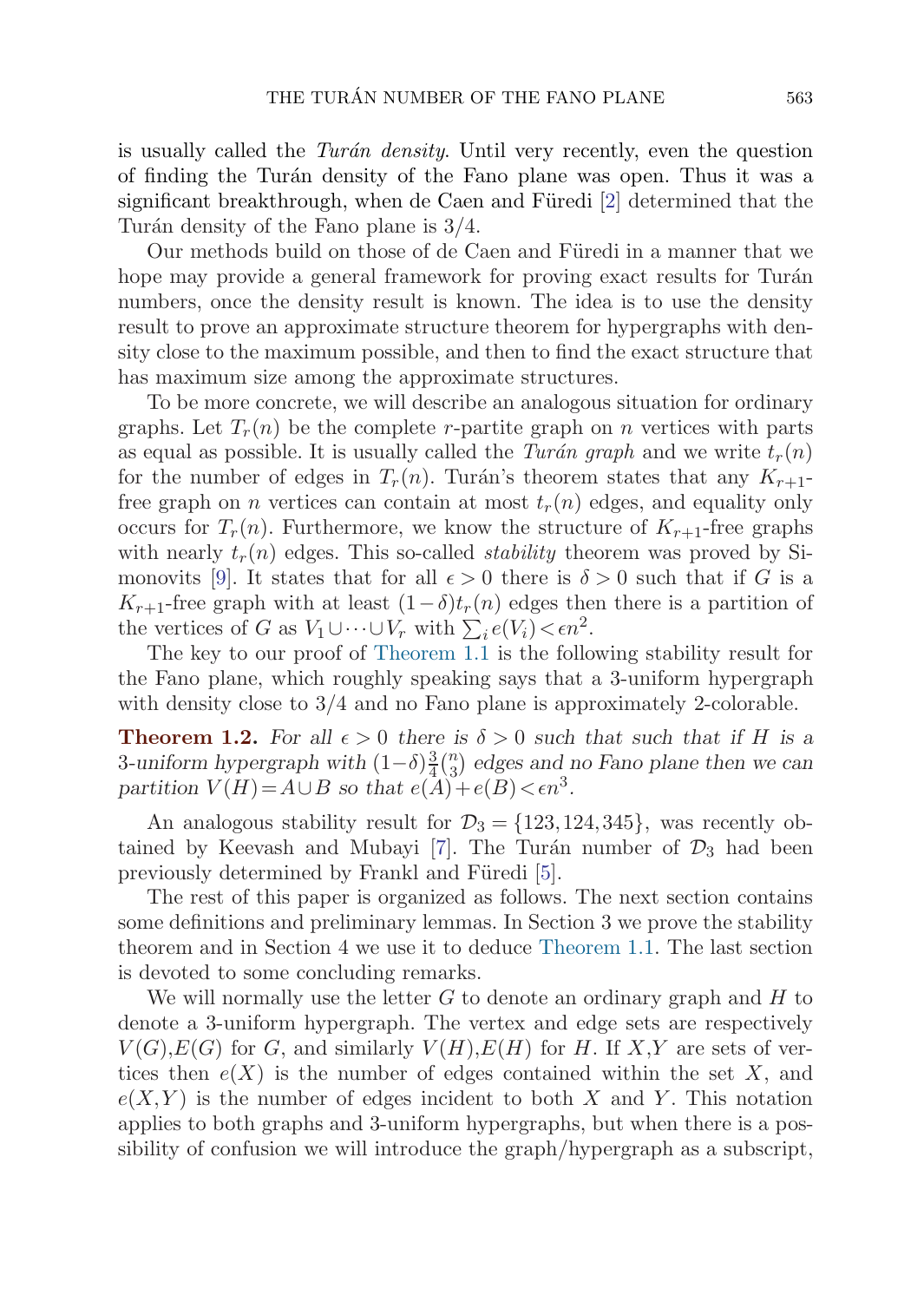<span id="page-3-0"></span>e.g.  $e_G(X)$ . We will let  $H_2(n)$  denote the maximum 2-colorable 3-uniform hypergraph on n vertices, which is obtained by partitioning an  $n$ -element set into two almost equal parts, and taking all the triples that intersect both of them. It is easy to see that it contains  $h_2(n) = \binom{n}{3} - \binom{\lfloor n/2 \rfloor}{3} - \binom{\lceil n/2 \rceil}{3}$  edges.

## **2. Preliminaries**

Let H be a 3-uniform hypergraph. The link of a vertex  $x \in V(H)$  is  $L(x)$ =  $\{(a, b) : abx \in E(H)\}.$  We can think of the link as a graph on  $V(H)$ . The number of edges in the link graph  $L(x)$  is the degree  $d_H(x)$  of x, i.e., the number of hyperedges containing  $x$ . We will often consider several links simultaneously, regarding them as a multigraph. This is a loopless graph in which each edge has some non-negative integral multiplicity. If  $S \subset V(H)$  is a set of vertices of  $H$  then the *link multigraph* of  $S$  is the multigraph sum of the links of each vertex in S.

We will need the following two simple ways of recognizing a copy of a Fano plane in a 3-uniform hypergraph.

## **Observation 2.1.** *Let* H *be a* 3*-uniform hypergraph.*

*(i)* Let  $x_1x_2x_3$  be an edge of H and let  $L_i$  be the link graph of  $x_i$ . Suppose L1∪L2∪L<sup>3</sup> *contains four vertices* abcd *spanning a* K4*, such that the edges of this*  $K_4$  *can be partitioned into three matchings*  $M_1, M_2, M_3$  *with*  $M_i \subset L_i$ *. Then* H *contains a Fano plane.*

*(ii)* Let x be a vertex of H with link graph  $L(x)$ . Suppose  $L(x)$  contains *three disjoint edges*  $e_1, e_2, e_3$  *such that all the triples*  $x_1x_2x_3$  *with*  $x_i \in e_i$  *are edges of* H*. Then* H *contains a Fano plane.*

**Proof.** (i) Without loss of generality ab, cd are in  $L_1$ , ac, bd are in  $L_2$  and *ad*, *bc* are in  $L_3$ . Then by assigning  $x_1 = (1,0,0), x_2 = (0,1,0), x_3 = (1,1,0),$  $a=(0,0,1), b=(1,0,1), c=(0,1,1)$  and  $d=(1,1,1)$  we obtain a copy of the Fano plane.

(ii) Let  $e_i = a_i b_i$ . Then by assigning  $x = (1,0,0), a_1 = (0,1,0), b_1 = (1,1,0),$  $a_2 = (0,0,1), b_2 = (1,0,1), a_3 = (0,1,1)$  and  $b_3 = (1,1,1)$  we again obtain a copy of the Fano plane.

The result of de Caen and Füredi, that gives the Turán density of the Fano plane, is based on the following three lemmas which we will also use in our proofs.

**Lemma 2.2.** *Let* H *be a* 3*-uniform hypergraph on* n *vertices with at least*  $\left(\frac{3}{4} - \epsilon\right) \binom{n}{3}$  edges. If  $\epsilon$  is sufficiently small, then H contains a copy of  $K_4^{(3)}$ , *i.e., a complete* 3*-uniform hypergraph on four vertices.*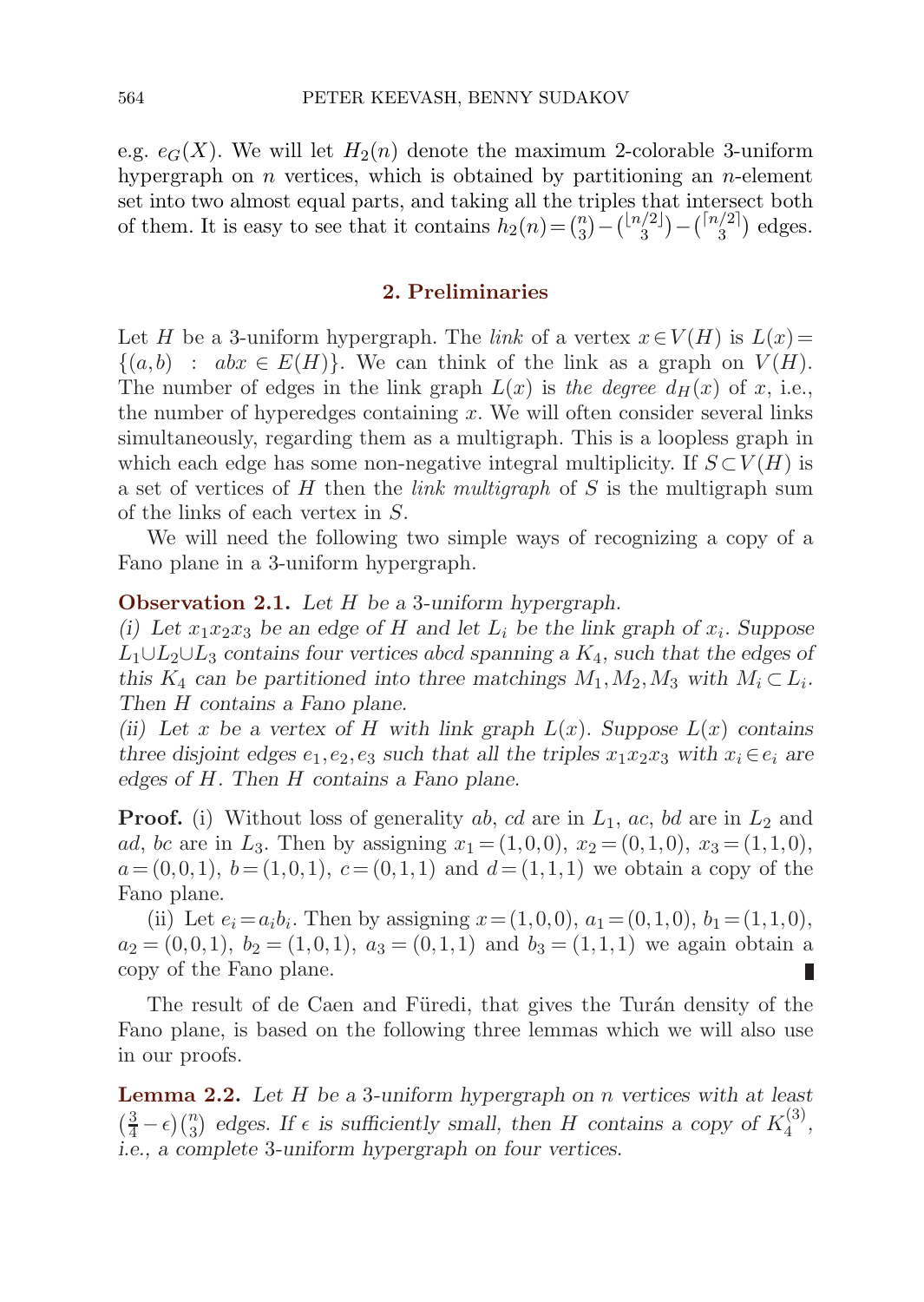<span id="page-4-0"></span>**Lemma 2.3.** *A multigraph of order* n *in which every* 4 *vertices span at* most 20 *edges has at most*  $3\binom{n}{2} + O(n)$  *edges.* 

**Lemma 2.4.** Let  $H$  be a 3-uniform hypergraph and let  $S$  be a  $K_4^{(3)}$  sub*hypergraph of* H *with link multigraph* G*. If* G − S *has a set of* 4 *vertices spanning* 21 *edges then* H *contains a Fano plane.*

The first lemma holds for any  $\epsilon < 1/12$  $\epsilon < 1/12$  $\epsilon < 1/12$  by an old bound of de Caen [1] on the Turán density of  $K_4^{(3)}$ . This is not the strongest bound known but it is sufficient for our purposes. The second lemma is a special case of a result of Füredi and Kündgen  $[6]$  $[6]$  $[6]$  (see also  $[2]$  $[2]$  for a short proof). The third result is also from [\[2](#page-12-0)] and can be easily obtained from part (i) of [Observation 2.1](#page-3-0).

Our next lemma describes a few additional forbidden configurations in the link multigraph of a 3-uniform hypergraph which contains no Fano plane.

**Lemma 2.5.** *Let* H *be a* 3*-uniform hypergraph and let*  $S \subset V(H)$  *span a copy of*  $K_4^{(3)}$ *. Let* G *be its link multigraph restricted to*  $V-S$  *and let*  $G' \subset G$ *be the edges of G with multiplicity*  $>3$ *.* 

*(i)* If G' contains a copy of  $K_4$  then H contains a Fano plane, unless all *edges of this* K<sup>4</sup> *have multiplicity exactly* 3*.*

*(ii)* Suppose G contains a copy of  $K_4$  with vertex set  $y_1y_2y_3y_4$  such that  $y_1y_2$ ,  $y_1y_3$  have multiplicity 4,  $y_2y_3$  has multiplicity 3, and the other edges *have multiplicities* 4,3,2 *in some order. Then* H *contains a Fano plane. (iii)* If G' contains a copy of  $K_5$  then H contains a Fano plane.

**Proof.** Let  $x_1x_2x_3x_4$  be the vertex set of S and let  $L_i$  be the link of  $x_i$ . (i) Suppose  $y_1y_2y_3y_4$  are the vertices of a  $K_4$  in  $G'$ . Partition the edges of this  $K_4$  into 3 disjoint matchings  $M_i$  for  $1 \leq i \leq 3$  and let  $I_i \subset \{1,2,3,4\}$ index all the link graphs which contain both edges of  $M_i$ . Each edge belongs to at least 3 link graphs, so  $|I_i| \geq 3+3-4=2$  for each i. By part (i) of [Observation 2.1,](#page-3-0) a system of distinct representatives for the sets  $I_i$  gives a Fano plane. So by Hall's theorem, if there is no Fano plane we must have  $I_1 = I_2 = I_3$  equal to a set of size 2. It is easy to check that in this case all edges of the  $K_4$  have multiplicity exactly 3.

(ii) Next suppose that  $y_1y_2y_3y_4$  are the vertices of a  $K_4$  which satisfies all the conditions of part (ii) of the lemma. Define  $M_i$  and  $I_i$  as in the proof of part (i). It is possible that one of the  $I_i$  has only one element. This can only occur when the edge  $y_1y_4$  has multiplicity 2. In this case, the remaining two  $I_i$  each have size at least 3, and there is a Fano plane by part (i) of [Observation 2.1](#page-3-0) and Hall's theorem. Otherwise, the edge with multiplicity 2 is opposite an edge of multiplicity 4, so all the  $I_i$  have size at least 2. Also,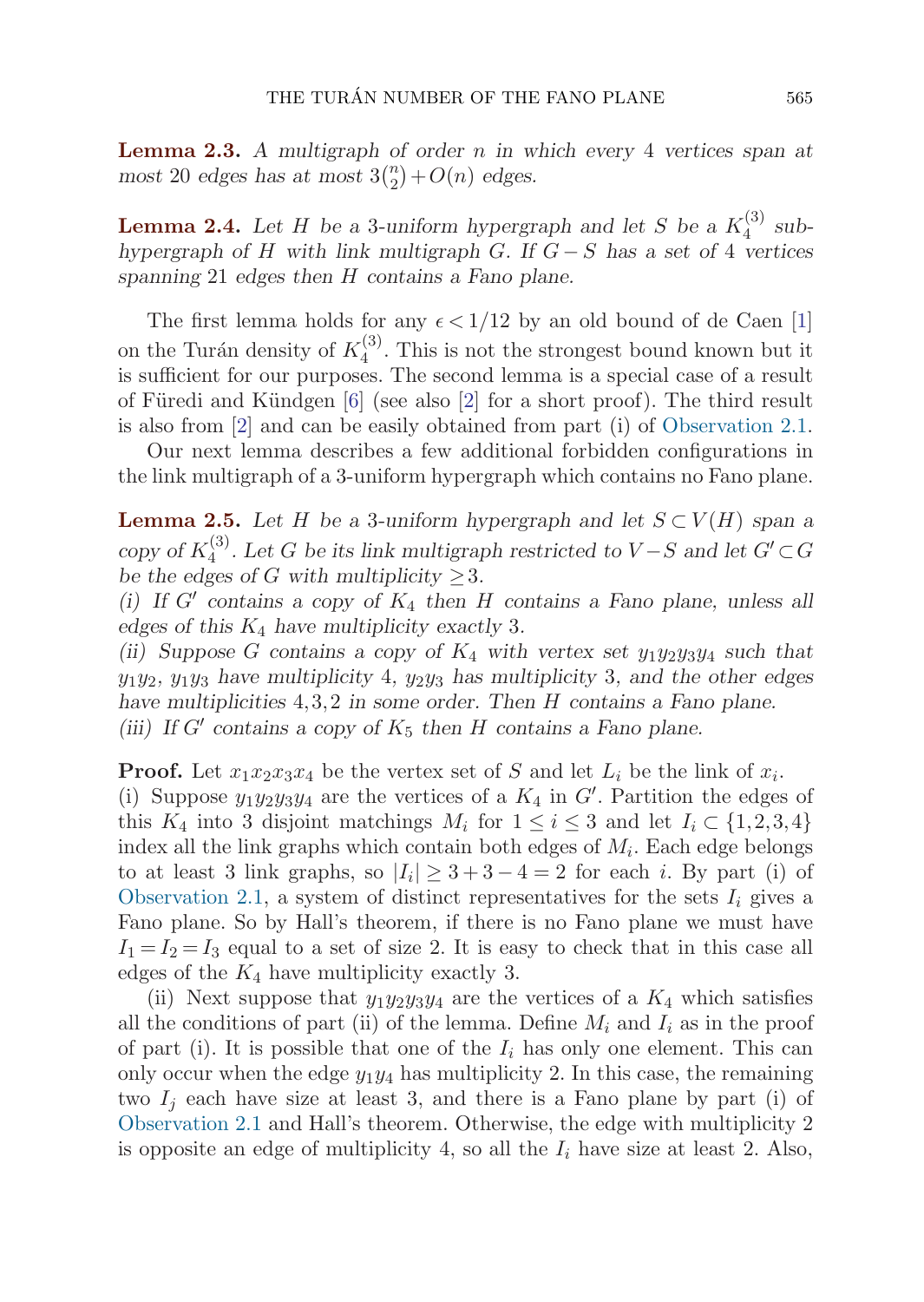<span id="page-5-0"></span>it is easy to see that in this case there is always an edge with multiplicity  $\geq$ 3 opposite an edge of multiplicity 4. Thus one of the  $I_i$  has size at least 3, and so Hall's condition always holds. This implies that  $H$  contains a Fano plane.

(iii) Suppose there is no Fano plane in H and  $G'$  contains a copy of  $K_5$ with vertex set  $y_1y_2y_3y_4y_5$ . By part (i) all edges in this copy have multiplicity exactly 3. Also, by the proof of (i), for every  $K_4$  subgraph of  $K_5$  there are two link graphs that contain all the edges of  $K_4$ , and the other two link graphs partition the edge set such that neither contains two opposite edges, i.e. one is a star and the other is a triangle. Therefore, without loss of generality, we can assume that  $L_1, L_2$  contained by edges on  $y_1y_2y_3y_4$ ,  $L_3$  contains  $y_1y_2, y_1y_3, y_1y_4$  and  $L_4$  contains all the edges of triangle  $y_2y_3y_4$ . Note that the set  $y_1y_3y_4$  is complete in the link graphs  $L_1$  and  $L_2$ , spans the edges  $y_1y_3, y_1y_4$  in  $L_3$  and the edge  $y_3y_4$  in  $L_4$ . Consider the set of vertices  $y_1y_3y_4y_5$ . This set cannot be complete in  $L_3$  or  $L_4$ . Thus it must be complete in  $L_1$ and  $L_2$ , span the star  $y_1y_3, y_1y_4, y_1y_5$  in  $L_3$  and the triangle  $y_3y_4y_5$  in  $L_4$ . Similarly, considering the vertices  $y_1y_2y_4y_5$  we see that they span a complete subgraph in  $L_1$  and  $L_2$ , a star in  $L_3$  and a triangle  $y_2y_4y_5$  in  $L_4$ . This implies that the vertices  $y_2y_3y_4y_5$  span a complete subgraph in  $L_1$ ,  $L_2$  and  $L_4$ . Then by part (i) of [Observation 2.1](#page-3-0), H contains a Fano plane. This contradiction completes the proof of (iii) and the proof of the lemma. П

Let  $K^{(r)}(t_1,\ldots,t_r)$  be a complete *r*-partite *r*-uniform hypergraph with parts of size  $t_1, \ldots, t_r$ , whose edges are all possible r-tuples that contain one vertex from each part. The following well-known lemma first appears implicitly in Erdős  $[3]$  (see also, e.g.,  $[4]$ ).

**Lemma 2.6.** *Let* H *be a* r*-uniform hypergraph on* n *vertices with* m *edges. For every set of positive integers*  $t_1 \leq \cdots \leq t_r$ , there exists a constant c such *that if*  $m \gg n^{r-1/(t_1 \cdots t_{r-1})}$  *then* H *contains at least* 

$$
c\frac{m^{t_1\cdots t_r}}{n^{rt_1\cdots t_r-t_1-\cdots-t_r}}
$$

copies of  $K^{(r)}(t_1,\ldots,t_r)$ . In particular, for  $r=3$  and  $t_1=t_2=t_3=2$  there *exists a constant c' such that any* 3*-uniform hypergraph on n vertices with*  $\alpha n^3$  edges contains at least  $c' \alpha^8 n^6$  copies of  $K^{(3)}(2,2,2)$ .

#### **3. A stability result**

In this section we prove that every 3-uniform hypergraph with edge density  $3/4+o(1)$  which does not contain the Fano plane is essentially 2-colorable.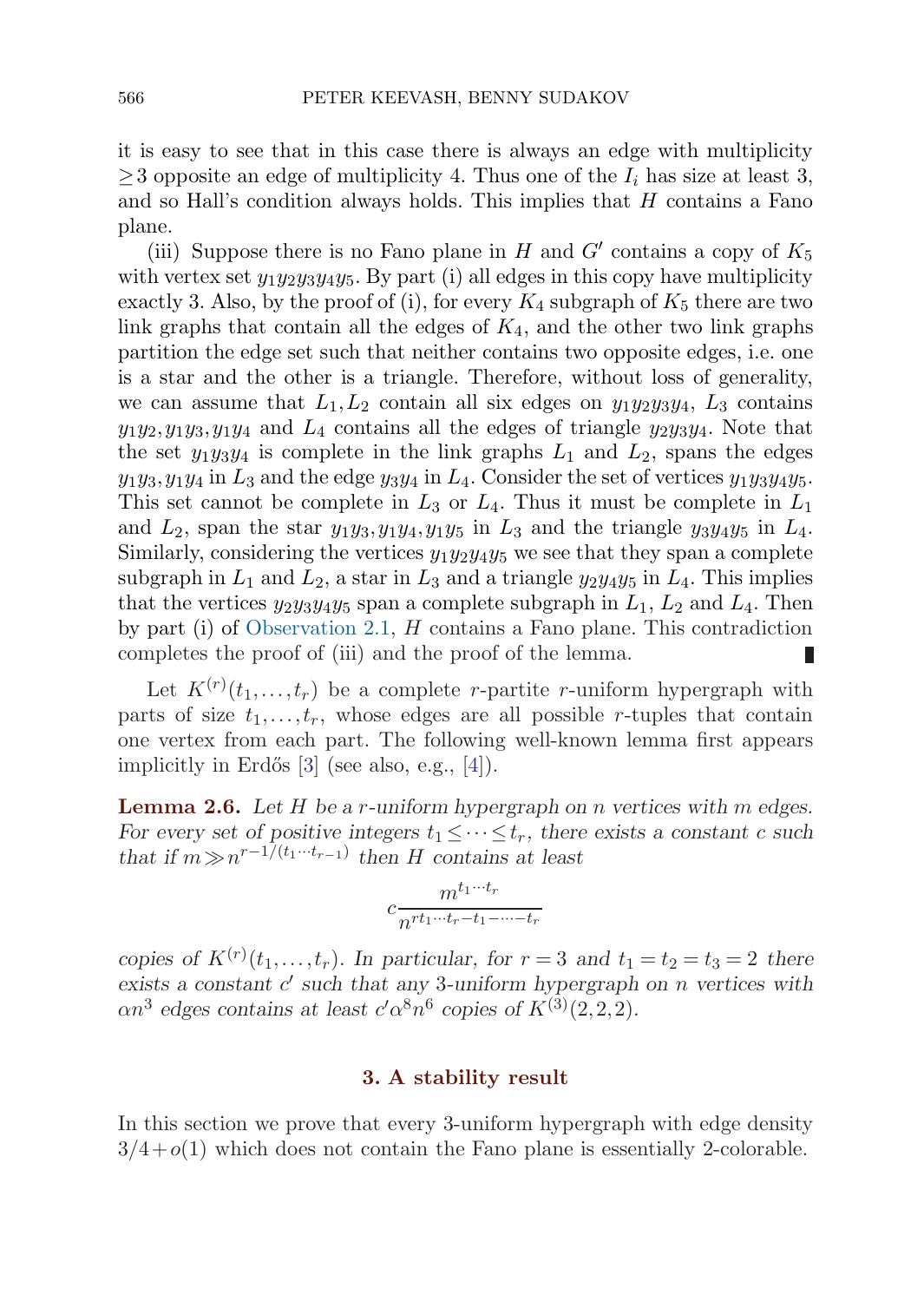<span id="page-6-0"></span>**Proof of [Theorem 1.2.](#page-2-0)** Let H be a 3-uniform hypergraph of order n with at least  $(1 - \delta) \frac{3}{4} {n \choose 3}$  edges and no Fano plane. Throughout the proof we assume that n is sufficiently large and  $\delta$  is sufficiently small. We let  $\delta_1, \delta_2, \ldots$  denote positive functions of  $\delta$  that tend to zero as  $\delta$  tends to zero and  $n$  tends to infinity. These functions could be explicitly computed, but we prefer not to do so for the sake of clarity of presentation. We will show that we can delete a set of vertices U of size at most  $\delta_i n$  and partition the rest as  $A \cup B$  such that  $e_H(A) + e_H(B) < \delta_i n^3$ , for some j. Then, clearly  $e_H(A\cup U)+e_H(B)<(\delta_j+\delta_i)n^3=\delta_k n^3$  and by choosing  $\delta$  sufficiently small we can ensure that  $\delta_k < \epsilon$ .

First, suppose that H contains a vertex of degree less than  $(1-\delta_1)\frac{3}{4}\binom{n}{2}$ , for some  $\delta_1$  which we will define shortly. Then delete this vertex and continue. If in this process we deleted  $\delta_2 n$  vertices, then we arrive at a hypergraph on  $(1-\delta_2)n$  vertices with at least  $(1-\delta-3\delta_2(1-\delta_1))\frac{3}{4}$  $\frac{3}{4} \binom{n}{3} - O(n^2)$  edges. Choosing  $\delta_1 = \delta^{1/4}$  and  $\delta_2 = \delta^{1/2}$  we see that this is larger than  $(1+\delta)\frac{3}{4}\binom{(1-\delta_2)n}{3}$ . For n sufficiently large this contradicts the de Caen–Füredi result that the Turán density of the Fano plane is 3/4. Therefore we deleted at most  $\delta_2 n$  vertices, which we can put in the set  $U$  and ignore. Thus we may and will assume in the rest of the proof that all degrees in H are at least  $(1-\delta_1)\frac{3}{4}\binom{n}{2}$ .

Since the density of H is at least  $3/4-\delta_1$ , by [Lemma 2.2](#page-3-0) it contains a copy  $S = abcd$  of  $K_4^{(3)}$ . Let  $L(a)$ ,  $L(b)$ ,  $L(c)$  and  $L(d)$  be the link graphs of the vertices in  $S$ . Then, by the degree condition, the link multigraph  $G$  of S has at least  $|L(a)| + |L(b)| + |L(c)| + |L(d)| \ge (1 - \delta_1)3{n \choose 2}$  edges. The main part of our proof is to obtain a structural result for the multigraph  $G$ .

**Claim.** *There exists a partition of the vertices as* A∪B *such that all but* at most  $\delta_9 n^2$  edges of G satisfy the following conditions:

- *(i)* Every edge within A belongs to  $L(a)$  and  $L(b)$  but not  $L(c)$  or  $L(d)$ .
- *(ii)* Every edge within B *belongs to*  $L(c)$  *and*  $L(d)$  *but not*  $L(a)$  *or*  $L(b)$ *.*
- *(iii)* Every cross edge from A to B belongs to all of  $L(a)$ ,  $L(b)$ ,  $L(c)$  and  $L(d)$ .

**Proof of Claim.** First, suppose that G contains a vertex of degree less than  $(1-\delta_3)3n$ , for some  $\delta_3$  which we will define shortly. Then delete this vertex and continue. If in this process we deleted  $\delta_4n$  vertices, then we arrive at a multigraph on  $(1-\delta_4)n$  vertices with at least  $(1-\delta_1-2\delta_4(1-\delta_3))3\binom{n}{2}-O(n)$ edges. Choosing  $\delta_3 = \delta_1^{1/4}$  and  $\delta_4 = \delta_1^{1/2}$  we see that this this is larger than  $(1+\delta_1)3\binom{(1-\delta_4)n}{2}$ . Then by [Lemma 2.3](#page-4-0) we find 4 vertices spanning 21 edges, and by [Lemma 2.4](#page-4-0) this is a contradiction. Thus we deleted at most  $\delta_4n$ vertices, which can be incident with at most  $4\delta_4 n^2$  edges of G, so we can ignore them. Therefore we may and will assume in the rest of the proof that all degrees in G are at least  $(1-\delta_3)3n$ .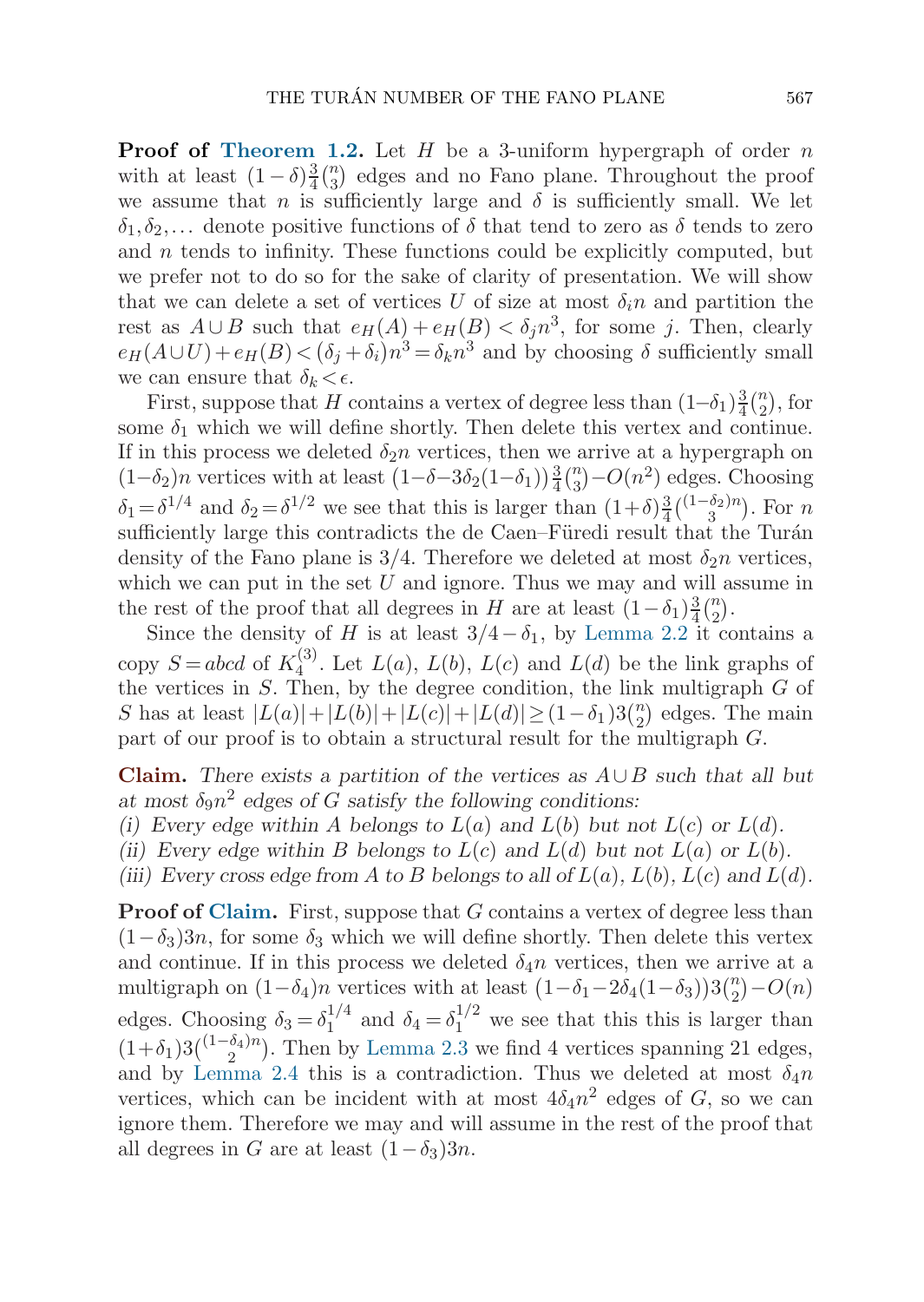Following the method of proof of [Lemma 2.3](#page-4-0), we distinguish two cases according to whether G contains a set of 3 vertices spanning  $\geq 11$  edges.

**Case 1.** We suppose first that every 3 vertices of G span at most 10 edges. Note that there must be some edge of multiplicity 4, since otherwise  $G$  contains at least  $(1-3\delta_1)\binom{n}{2}$  edges of multiplicity 3. Then by Turán's theorem, for sufficiently small  $\delta_1$  (<1/12) these edges contain a  $K_5$ , which contradicts [Lemma 2.5.](#page-4-0) Let edge  $pq$  have multiplicity 4. By our assumption for this case, any vertex r in  $V - \{p, q\}$  has degree at most 6 in  $\{p, q\}$ . By the degree condition, there are at least  $(1-\delta_3)6n$  edges from  $\{p,q\}$  to  $V-\{p,q\}$ . Then only at most  $\delta_5 n$  vertices can have degree less than 6 in  $\{p,q\}$ . These vertices are incident to at most  $4\delta_5 n^2$  edges, so we can delete and ignore them. Therefore we can assume that  $V - \{p,q\}$  can be partitioned as  $A \cup B \cup C$ , where for each x in A edge xp has multiplicity 4 and  $xq$  has multiplicity 2, for each x in B edge xp has multiplicity 2 and xq has multiplicity 4, and for each x in  $C$  edges  $xp$  and  $xq$  both have multiplicity 3.

All edges within A and B have multiplicity at most 2, or with either  $p$ or q they will form 3 vertices spanning 11 edges. So the maximum possible number of edges in  $A\cup B$  is achieved when all edges within A and B have multiplicity 2 and all cross edges from  $A$  to  $B$  have multiplicity 4, the total being at most

$$
2\binom{|A|}{2} + 2\binom{|B|}{2} + 4|A||B| \le 3\binom{|A|+|B|}{2} + O(n) = 3\binom{|A \cup B|}{2} + O(n).
$$

Also, the edges from  $A\cup B$  to C have weight at most 3. Indeed, if edge xy has multiplicity 4 with say, x in A and y in C, then  $pxy$  has 11 edges, a contradiction. Therefore

$$
e(C) = e(G) - e(A \cup B) - e(A \cup B, C)
$$
  
>  $(1 - \delta_1)3 {n \choose 2} - 3 { |A \cup B| \choose 2} - O(n) - 3|A \cup B||C|$   
=  $3 { |C| \choose 2} - 3\delta_1 {n \choose 2} - O(n).$ 

Let  $\delta_6 = 2\delta_1^{1/2}$ . If  $|C| \ge \delta_6 n$  then  $\binom{|C|}{2} \ge 2\delta_1 n^2 - O(n) \gg 3\delta_1 \binom{n}{2}$ . This gives  $e(C) > 3$  $\bigcap$ 2  $\setminus$  $-3\delta_1$  $\sqrt{n}$ 2  $\setminus$  $-O(n) \gg 2$  $\bigcap$ 2  $\setminus$ ,

and therefore there is an edge xy within C of multiplicity  $\geq$  3. But then *pqxy* form a  $K_4$  which contradicts [Lemma 2.5](#page-4-0). Thus there are at most  $\delta_6 n$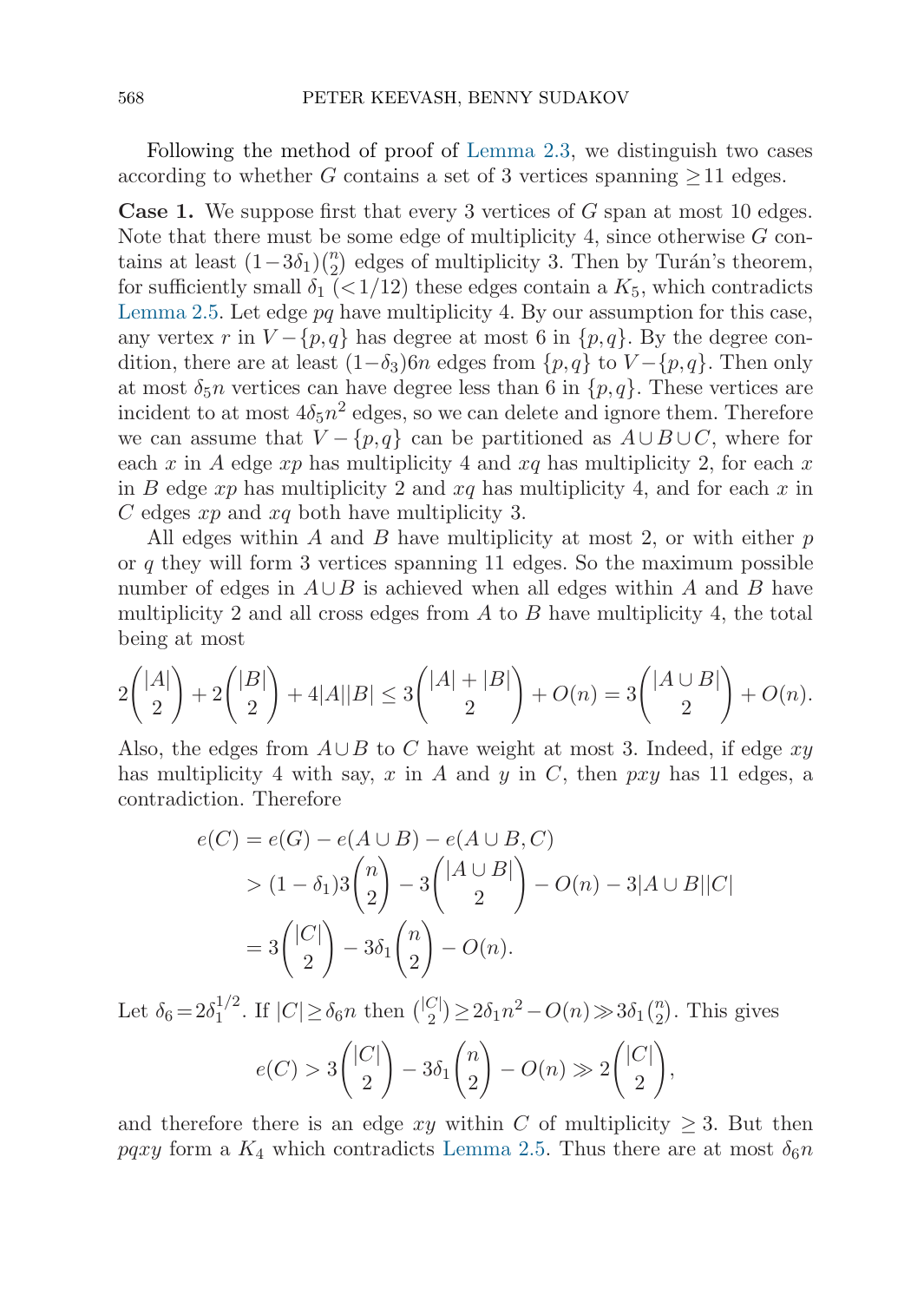<span id="page-8-0"></span>vertices in C which can be incident only to at most  $4\delta_6 n^2$  edges, so we delete and ignore these vertices.

We will now show that  $A \cup B$  is the required partition. Denote by E' the set of edges with multiplicity less than the maximum allowed by the above, i.e. pairs within  $A$  or  $B$  with multiplicity at most 1 and pairs with one vertex in each of A and B with multiplicity at most 3. Note that

$$
(1 - \delta_1)3 \binom{n}{2} \le e(G) \le 2 \binom{|A|}{2} + 2 \binom{|B|}{2} + 4|A||B| - |E'|
$$
  

$$
\le 3 \binom{|A| + |B|}{2} - \frac{(|A| - |B|)^2}{2} + O(n) - |E'|
$$
  

$$
\le 3 \binom{n}{2} + O(n) - |E'|
$$

and therefore  $|E'| < 2\delta_1 n^2$  and also  $||A| - n/2|$  and  $||B| - n/2|$  are at most  $\delta_7n$ .

For x in A, let  $B(x)$  be the set of vertices in B joined to x by an edge of multiplicity 4. Since |A| and |B| are at most  $(\frac{1}{2} + \delta_7)n$  we have

$$
(1 - \delta_3)3n < d(x) < 2|A| + 4|B| - (|B| - |B(x)|) < (1 + 2\delta_7)3n - (|B| - |B(x)|),
$$

so  $|B-B(x)|<\delta_8n$ . Now let xy be an edge of multiplicity 2 inside A. Without loss of generality assume that it belongs to  $L_A(a) \cap L_A(b)$ , where set subscripts indicate restriction of the link to that set. Since  $|B|-|B(x)\cap B(y)|<2\delta_8n$  we can delete all the vertices in  $B - B(x) \cap B(y)$  and assume  $B = B(x) \cap B(y)$ . Now no edge wz of B can be in  $L_B(a)$ , as then partitioning the edges of *wxyz* as  $M_a = \{xy, wz\}$ ,  $M_b = \{wx, yz\}$ ,  $M_c = \{wy, xz\}$  gives a Fano plane by part (i) of [Observation 2.1](#page-3-0). Similarly no edge in B can be in  $L_B(b)$ . Now let  $uv$  be an edge of multiplicity 2 in  $B$ . Then, as we just proved, it belongs to  $L_B(c) \cap L_B(d)$ . So arguing as above, we can assume that all vertices in A are adjacent to both u and v by edges of multiplicity 4, and therefore no edge in A can be in  $L(c)$  or  $L(d)$ . Now distribute all the vertices we deleted arbitrarily between A and B. Then for all but at most  $\delta_9n^2$  edges of G, those in A belong to  $L(a) \cap L(b)$ , those in B belong to  $L(c) \cap L(d)$  and those between A and B have multiplicity 4. This shows that  $A \cup B$  is the required partition, and completes the analysis of this case.

**Case 2.** Now suppose that there are 3 vertices p,q,r in G that span at least 11 edges. Without loss of generality we can assume that  $pq$  and  $pr$  have multiplicity 4 and qr has multiplicity  $\geq$  3. By [Lemma 2.4](#page-4-0) each vertex s in  $V(G) - \{p,q,r\}$  has degree at most 9 in  $\{p,q,r\}$ . By the degree condition, there are at least  $d_G(p) + d_G(q) + d_G(r) - 12 \ge (1 - \delta_3)9n - 12$  edges from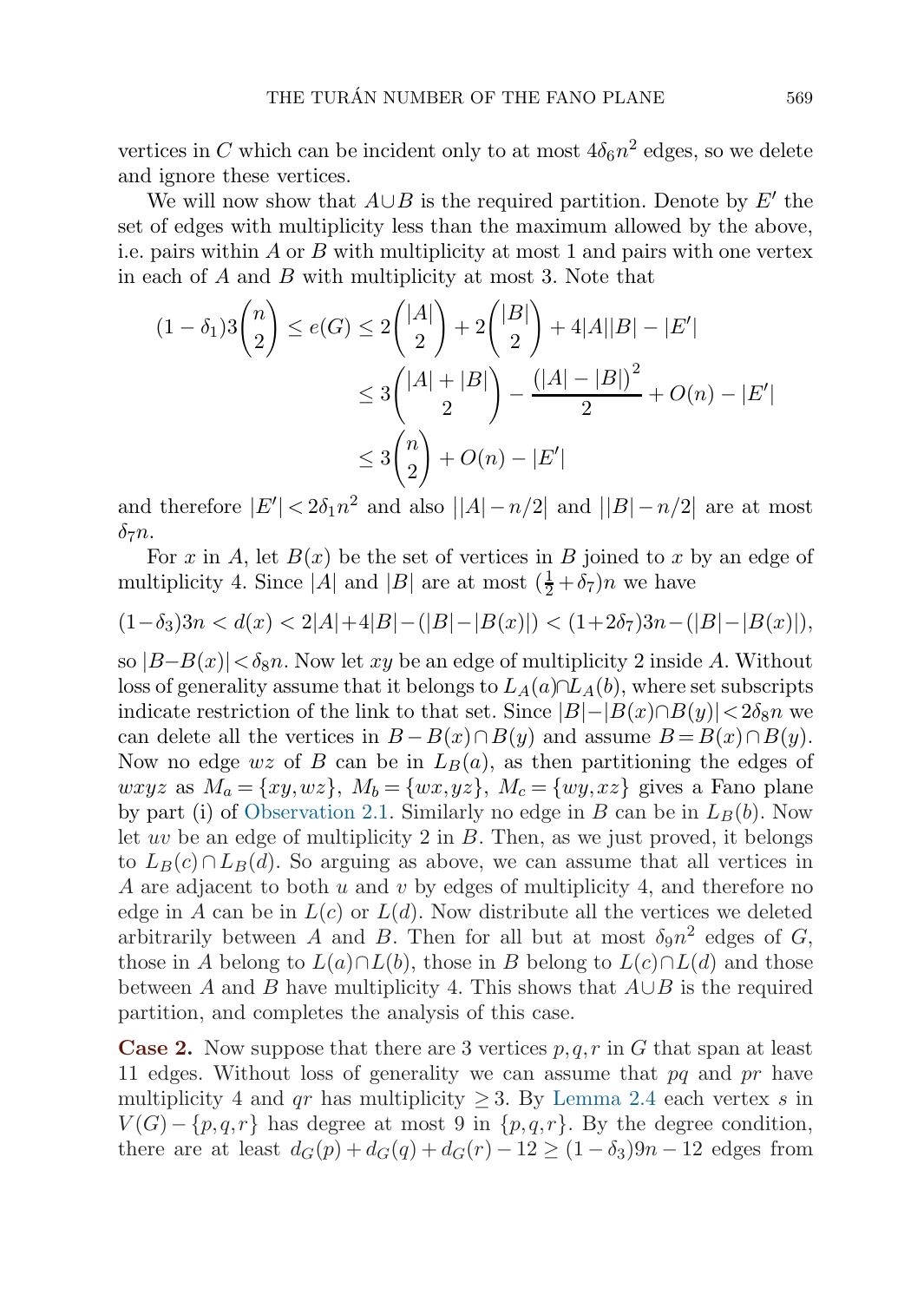$\{p,q,r\}$  to  $V - \{p,q,r\}$ . Therefore at most  $\delta_7n$  vertices of G can have degree less than 9 in  $\{p,q,r\}$ . These vertices are incident to at most  $4\delta_7n^2$  edges, so we can delete and ignore them. Note that by [Lemma 2.5](#page-4-0) no vertex of  $V(G) - \{p,q,r\}$  can be adjacent to vertices in  $\{p,q,r\}$  by edges with multiplicities 3,3,3 or 4,3,2. Therefore the degree pattern in  $\{p,q,r\}$  of all the vertices from  $V - \{p,q,r\}$  is  $(4,4,1)$  in some order. Now suppose there is some edge st in  $V - \{p,q,r\}$  of multiplicity 4. Since the degree pattern of s and t in  $\{p,q,r\}$  is  $(4,4,1)$ , there is some vertex x in  $\{p,q,r\}$  to which both s and  $t$  are connected by an edge of multiplicity 4. If there are  $2$  such vertices in  $\{p,q,r\}$  then together with s and t we find 4 vertices spanning at least 23 edges, a contradiction to [Lemma 2.4.](#page-4-0) Thus there is exactly one such  $x$ . Now x certainly belongs to one of the edges pq or pr. Say x is in pq. Then all edges but one of *pqst* have multiplicity 4, and the other has multiplicity at least 1, which again is a contradiction to [Lemma 2.4](#page-4-0). The same argument holds if  $x$ is in pr, so there are no edges in  $V - \{p,q,r\}$  of multiplicity 4. On the other hand, by the degree condition  $V-\{p,q,r\}$  contains at least  $(1-\delta_3)3n^2/2-O(n)$ edges. Therefore at least  $(1-\delta_8)\binom{n}{2}$  edges in  $V - \{p,q,r\}$  have multiplicity 3. Since  $\delta_8$  is sufficiently small  $\left(\langle 1/4 \rangle, \right)$  by Turán's theorem these edges contain a  $K_5$ , which contradicts [Lemma 2.5.](#page-4-0) Therefore [Case 2](#page-8-0) always leads to a contradiction, and thus never happens. This completes the proof of the [Claim](#page-6-0).

Now we can complete the proof of the theorem. Let  $c'\delta_{10}^8 = 2\delta_9$ , where  $c'$ is defined in [Lemma 2.6](#page-5-0), and note that  $\delta_{10}$  tends to zero with  $\delta_{9}$ . Suppose that A contains at least  $\delta_{10}n^3$  edges of H. Then by the above mentioned [Lemma 2.6](#page-5-0), A contains at least  $2\delta_9n^6$  copies of  $K^{(3)}(2,2,2)$ . If we find 3 disjoint edges  $e_1, e_2, e_3$  in  $L(a)$  such that they form three classes of the partition of some copy of  $K^{(3)}(2,2,2)$ , then by part (ii) of [Observation 2.1](#page-3-0) we see that H contains a Fano plane, a contradiction. On the other hand, only at most  $\delta_9n^2$  pairs of vertices in A are not edges of  $L(a)$ . Therefore these pairs can be contained in the vertex sets of most  $\bar{\delta}_9n^6$  copies of  $K^{(3)}(2,2,2)$ . In particular, if A contains at least  $\delta_{10}n^3$  edges of H then there is a copy of  $K^{(3)}(2,2,2)$  in A such that all three pairs in the partition of its vertex set belong to  $L(a)$ , and this is a contradiction. Hence A can contain at most  $\delta_{10}n^3$  edges, and a similar bound holds for B. Then  $e(A)+e(B)<2\delta_{10}n^3=\delta_{11}n^3$  and by choosing a sufficiently small  $\delta$  we can make  $\delta_{11}$  tend to zero with  $\delta$ , as required. П

## **4. The Tur´an number of the Fano plane**

In this section we show how to use the stability theorem to prove an exact Turán result for the Fano plane. Throughout the proof we will assume that n is sufficiently large.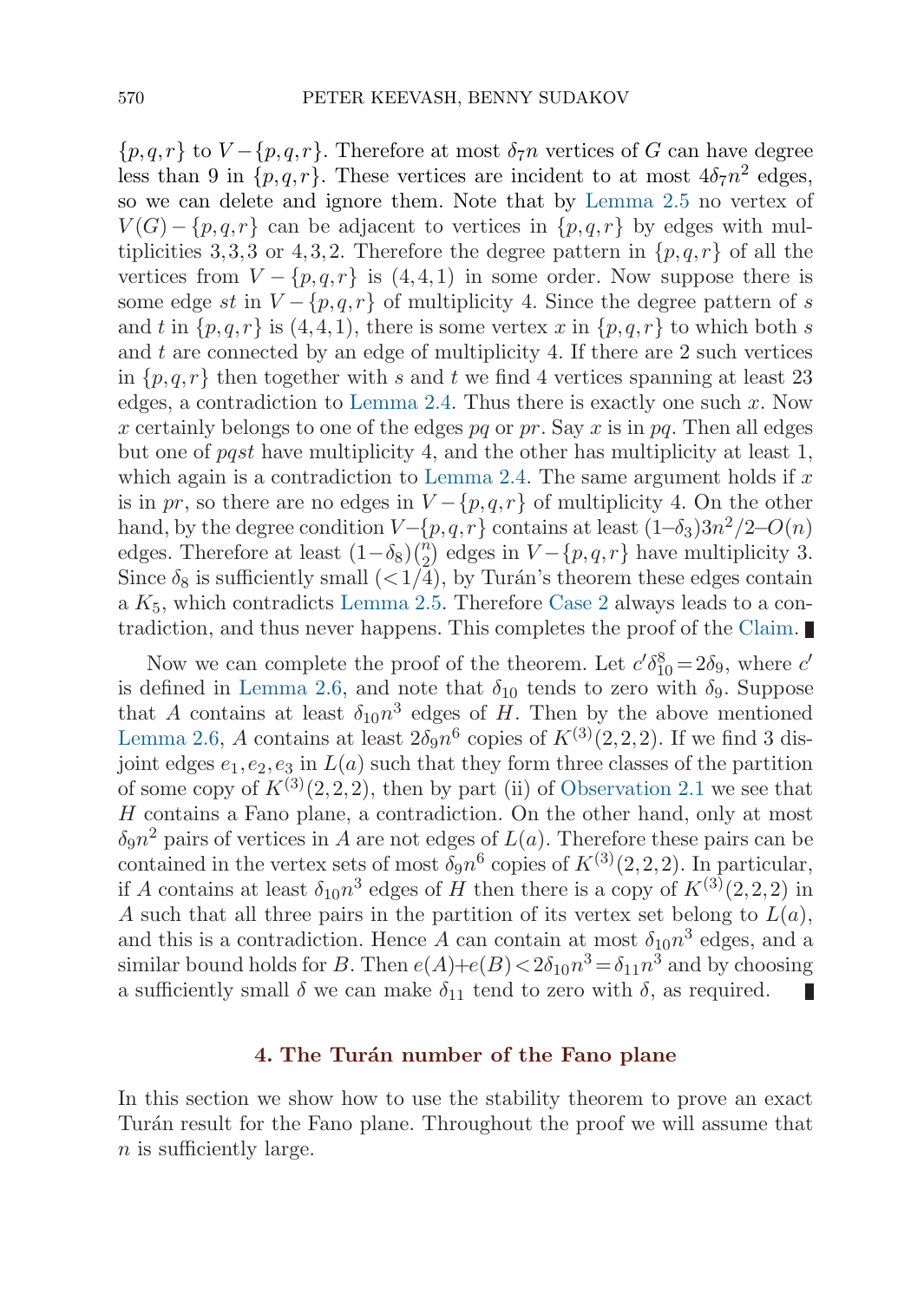**Proof of [Theorem 1.1.](#page-1-0)** Let  $H$  be a 3-uniform hypergraph on  $n$  vertices, which has at least  $e(H) \ge h_2(n) = \binom{n}{3} - \binom{\lfloor n/2 \rfloor}{3} - \binom{\lceil n/2 \rceil}{3}$  edges and contains no Fano plane. Let  $d(n)=3n^2/8 - 2n$  and note that  $h_2(n) - h_2(n-1) >$  $d(n) + 1$ . First we claim that we can assume that H has minimum degree greater than  $d(n)$ . If not, we remove a vertex of minimum degree to get  $H_{n-1}$ which has  $e(H_{n-1}) \geq h_2(n) - d(n) \geq h_2(n-1)+1$ . Repeating this process if possible we obtain a sequence of hypergraphs  $H_m$  on m vertices with at least  $h_2(m)+n-m$  edges, where  $H_m$  is obtained from  $H_{m+1}$  by deleting a vertex of degree at most  $d(m+1)$ . Clearly we cannot continue this process to reach a hypergraph on  $n_0 = n^{1/3}$  vertices, as then  $e(H_{n_0}) > n - n_0 > \binom{n_0}{3}$ , which is impossible. Therefore, we must obtain a hypergraph  $H_{n'}$ , where  $n \geq n' > n_0$ , with minimal degree at least  $d(n')$ , and  $e(H_{n'}) \geq h_2(n')$  (with strict inequality if  $n > n'$ ). This shows that it suffices to prove the theorem under the assumption that H has minimum degree greater than  $d(n)$ .

By [Theorem 1.2](#page-2-0) there is a partition of the vertices of  $H$  into two disjoint sets  $A \cup B$  so that  $e(A) + e(B) < 10^{-9}n^3$ . Choose this partition to minimize  $e(A) + e(B)$ . For every vertex  $x \in V(H)$  denote by  $L_A(x)$  and  $L_B(x)$  the subgraphs of the link graph of x induced by the sets  $A$  and  $B$ . Then for every  $x \in A$  we have  $|L_A(x)| \leq |L_B(x)|$ , since otherwise moving x to the other side of the partition will decrease  $e(A) + e(B)$ . Similarly,  $|L_B(x)| \leq |L_A(x)|$ holds for every  $x \in B$ . Also note that the partition is nearly balanced, more precisely

$$
\left| |A| - \frac{n}{2} \right| < 10^{-4}n, \qquad \left| |B| - \frac{n}{2} \right| < 10^{-4}n.
$$

Indeed, if this is not the case, then the number of edges that intersect both  $A$  and  $B$  is at most

$$
|A| \binom{|B|}{2} + |B| \binom{|A|}{2} = |A||B| \frac{|A| + |B| - 2}{2}
$$
  
\n
$$
\leq \left(\frac{1}{2} - 10^{-4}\right) \left(\frac{1}{2} + 10^{-4}\right) n^2 \frac{n-2}{2}
$$
  
\n
$$
< \left(\frac{1}{4} - 10^{-8}\right) \frac{n^3}{2}.
$$

Then, the total number of edges in  $H$  is at most

$$
e(H) < \left(\frac{1}{4} - 10^{-8}\right) n^3 / 2 + 10^{-9} n^3 < h_2(n),
$$

which is a contradiction.

Next, suppose that there is a vertex  $x \in A$  with  $|L_A(x)| > n^2/100$ . Then, by the above discussion, also  $|L_B(x)| > n^2/100$ . Note that any graph G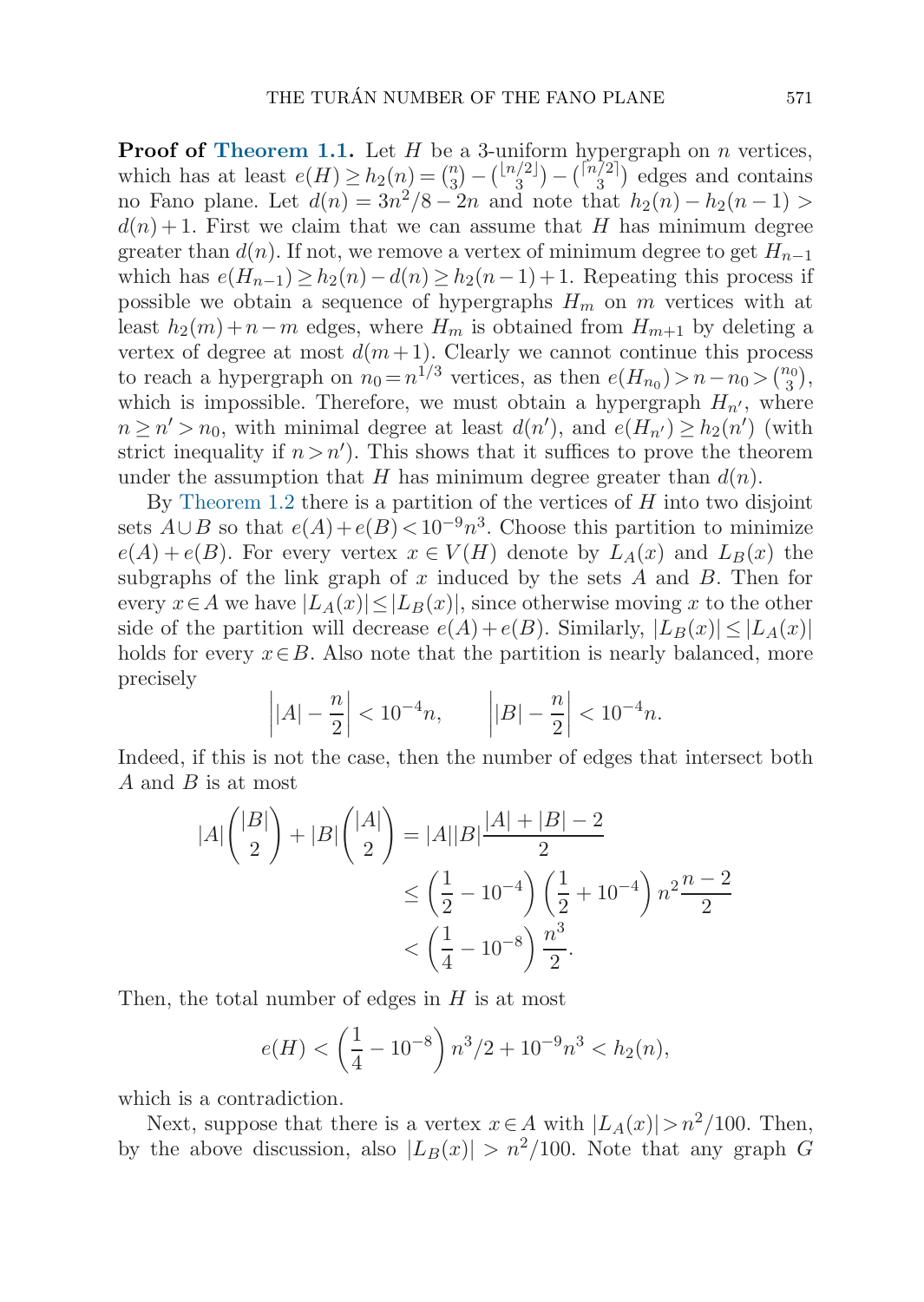of order n with at least  $n^2/100$  edges contains a matching of size at least  $n/300$ . To show this, observe that if M is a maximum matching in G, then  $V(G) - M$  is an independent set. Hence, if M has less than  $n/300$  edges then it spans at most  $n/150$  vertices, and therefore G contains at most  $\binom{n/150}{2} + n(n/150) < n^2/100$  edges.

Let  $M_A$  and  $M_B$  be matchings each having  $n/300$  edges in  $L_A(x)$  and  $L_B(x)$  respectively. Since H contains no Fano plane, by part (ii) of [Obser](#page-3-0)va[tion 2.1](#page-3-0) we have that for every triple of edges e in  $M_A$  and  $f_1, f_2$  in  $M_B$ , there is some triple of vertices of H with one point in each of  $e, f_1, f_2$  that is not a hyperedge of  $H$ . Also, note that for different triples of edges we get different triples of vertices that are not hyperedges. This implies that at least  $\frac{n}{300}$  ( $\frac{n}{2}$ ) triples of vertices of H with one point in A and two points in B are not hyperedges. Then

$$
e(H) = e(A) + e(B) + e(A, B)
$$
  
< 
$$
< 10^{-9}n^3 + |A| \binom{|B|}{2} + |B| \binom{|A|}{2} - \frac{n}{300} \binom{n/300}{2}
$$
  
< 
$$
< 10^{-9}n^3 + n^3/8 - 10^{-8}n^3 < h_2(n),
$$

again a contradiction.

The same argument works for all  $x \in B$ . Thus we can assume that for every vertex  $x \in V(H)$  the link graph  $L(x)$  has at most  $n^2/100$  edges within the same class of the partition as x. Now suppose there is an edge  $xyz$  in A, the case when there is an edge in B can be treated similarly. By the minimum degree assumption on the vertices of H

$$
|L_B(x)| > d_H(x) - |A||B| - n^2/100
$$
  
> 3n<sup>2</sup>/8 - 2n - n<sup>2</sup>/4 - n<sup>2</sup>/100 = n<sup>2</sup>/8 - 2n - n<sup>2</sup>/100.

The same inequality holds for  $L_B(y)$  and  $L_B(z)$ . Since  $|B| < (1/2+10^{-4})n$ we have  $\binom{|B|}{2} < (1/8 + 10^{-4})n^2$ , and so

$$
|L_B(x) \cap L_B(y) \cap L_B(z)| \ge |L_B(x)| + |L_B(y)| + |L_B(z)| - 2\binom{|B|}{2}
$$
  
> 3n<sup>2</sup>/8 - 6n - 3n<sup>2</sup>/100 - 2 $\binom{|B|}{2}$  >  $\frac{2}{3}\binom{|B|}{2}$ .

Then by Turán's theorem  $L_B(x) \cap L_B(y) \cap L_B(z)$  contains a copy of  $K_4$ , and therefore by part (i) of [Observation 2.1,](#page-3-0) H contains the Fano plane. This contradiction shows that there are no edges within  $A$  or  $B$  and that  $H$ is 2-colorable. Since  $H_2(n)$  is the largest 2-colorable 3-uniform hypergraph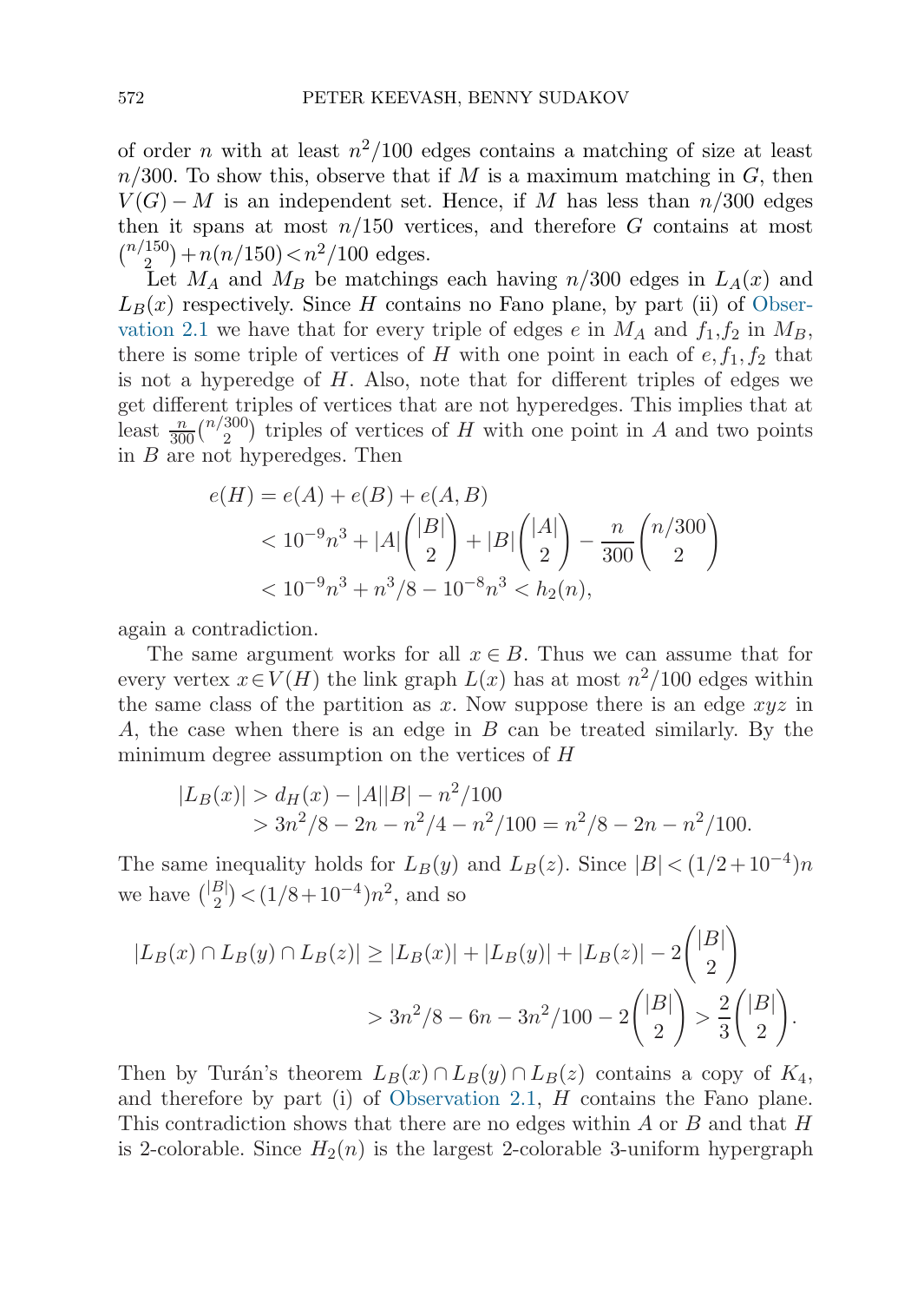<span id="page-12-0"></span>we have  $e(H) \leq e(H_2) = h_2(n)$ . Therefore  $e(H) = h_2(n)$  and  $H = H_2(n)$  as required.

#### **5. Concluding remarks**

The proof of [Theorem 1.1](#page-1-0) can be used to show that there is some small  $\delta > 0$ so that any 3-uniform hypergraph on  $n$  vertices with minimum degree at least  $\left(\frac{3}{8} - \delta\right) n^2$  that does not contain a copy of the Fano plane is 2-colorable.

Another observation is that the Fano plane is a 3-color-critical hypergraph, in that it is not 2-colorable, but becomes so on deletion of any edge. For color-critical graphs the Turán numbers are given by a result of Si-monovits [\[9\]](#page-13-0), which says that if G is a  $(r+1)$ -color-critical graph then for n sufficiently large, any G-free graph on n vertices can contain at most  $t_r(n)$ edges, and equality only occurs for  $T_r(n)$ . So it is natural to check wheather at least some partial generalization of this result to hypergraphs might be true. One might think that if  $\mathcal F$  is a 3-color-critical 3-uniform hypergraph, then for n sufficiently large, any  $\mathcal{F}$ -free 3-uniform hypergraph on n vertices should contain at most  $h_2(n)$  edges with equality only for  $H_2(n)$ . Unfortunately this is not the case, as shown by a construction of Sidorenko (see, e.g., [\[8\]](#page-13-0)). He proved that  $K_5^{(3)}$ , which is 3-color-critical, does not have Turán number  $h_2(n)$ .

**Acknowledgement.** We thank the anonymous referees for helpful comments.

**Note added in proof.** After this paper was written we learned that Z. Füredi and M. Simonovits also proved the conjecture of Sos, independently and simultaneously with our work.

#### **References**

- [1] D. De Caen: Extension of a theorem of Moon and Moser on complete subgraphs, Ars Combinatoria **16** (1983), 5–10.
- [2] D. DE CAEN and Z. FÜREDI: The maximum size of 3-uniform hypergraphs not containing a Fano plane, J. Combinatorial Theory B **78** (2000), 274–276.
- [3] P. ERDOS: On extremal problems of graphs and generalized graphs, *Israel J. Math.* **2** (1964), 183–190.
- [4] Z. FÜREDI: Turán type problems, in: Surveys in combinatorics, London Math. Soc. Lecture Note Ser. 166, Cambridge Univ. Press, Cambridge, 1991, 253–300.
- [5] P. FRANKL and Z. FÜREDI: A new generalization of the Erdős–Ko–Rado theorem, Combinatorica **3** (1983), 341–349.